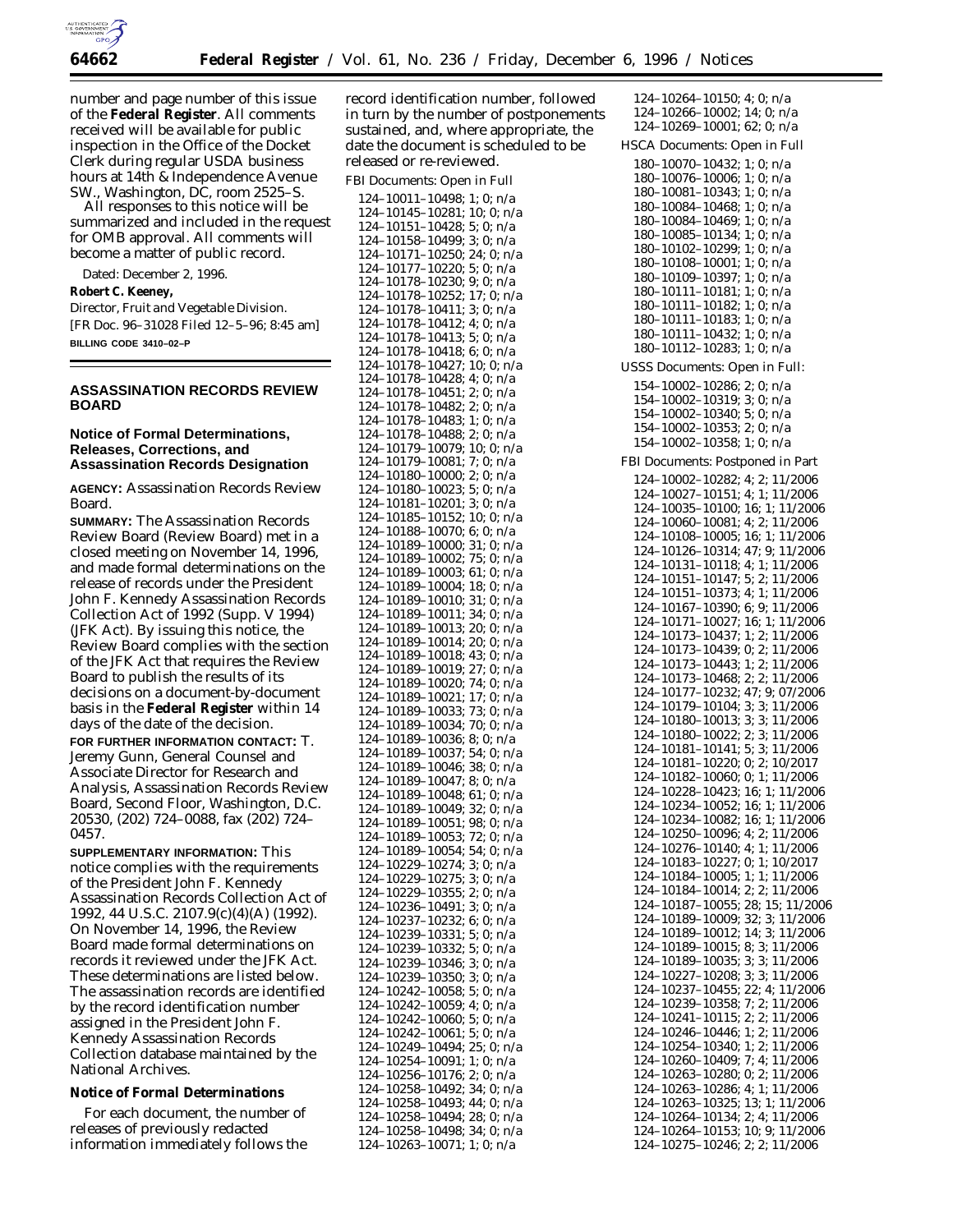CIA Documents: Postponed in Part 104–10050–10181; 2; 1; 05/1997 104–10051–10028; 19; 40; 12/1996 104–10054–10008; 118; 12; 11/2006 104–10054–10049; 339; 8; 12/1996 104–10057–10047; 1; 1; 11/2006 104–10057–10102; 84; 2; 11/2006 104–10059–10181; 12; 2; 11/2006 104–10059–10188; 2; 5; 10/2017 104–10061–10207; 27; 60; 05/1997 104–10063–10243; 6; 7; 11/2006 104–10063–10278; 9; 2; 11/2006 104–10063–10281; 0; 4; 10/2017 104–10063–10286; 2; 8; 05/1997 104–10063–10291; 0; 1; 10/2017 104–10063–10292; 2; 2; 11/2006 104–10065–10005; 5; 3; 05/1997 104–10065–10009; 5; 1; 05/1997 104–10065–10030; 1; 2; 10/2017 104–10065–10033; 1; 2; 10/2017 104–10065–10039; 1; 2; 10/2017 104–10065–10047; 18; 16; 05/1997 104–10065–10050; 4; 7; 05/1997 104–10065–10056; 4; 4; 05/1997 104–10065–10058; 14; 3; 05/1997 104–10065–10059; 0; 1; 10/2017 104–10065–10060; 8; 7; 11/2006 104–10065–10069; 4; 3; 10/2017 104–10065–10070; 13; 3; 10/2017 104–10065–10074; 5; 2; 10/2017 104–10065–10075; 10; 1; 10/2017 104–10065–10078; 3; 2; 10/2017 104–10065–10082; 18; 6; 05/1997 104–10065–10084; 7; 3; 11/2006 104–10065–10093; 2; 3; 05/1997 104–10065–10096; 4; 3; 05/1997 104–10065–10112; 9; 3; 05/1997 104–10065–10127; 8; 1; 05/1997 104–10065–10129; 10; 4; 12/1996 104–10065–10147; 0; 1; 05/1997 104–10065–10173; 2; 2; 05/2001 104–10065–10191; 3; 2; 05/1997 104–10065–10223; 2; 2; 10/2017 104–10065–10230; 1; 1; 05/1997 104–10065–10328; 2; 1; 10/2017 104–10065–10347; 0; 1; 05/1997 104–10065–10429; 0; 2; 05/1997 104–10065–10436; 6; 7; 05/1997 104–10066–10001; 2; 1; 10/2017 104–10066–10054; 0; 1; 05/1997 104–10066–10060; 1; 1; 05/1996 104–10066–10081; 0; 1; 05/1997 104–10066–10084; 0; 2; 05/1997 104–10066–10086; 0; 1; 05/1997 104–10066–10088; 0; 1; 05/1997 104–10066–10103; 1; 2; 05/1997 104–10066–10113; 6; 2; 05/1997 104–10066–10115; 1; 2; 10/2017 104–10066–10123; 3; 17; 05/1997 104–10066–10201; 16; 5; 05/1997 104–10066–10211; 3; 3; 05/1997 104–10066–10213; 5; 4; 05/1997 104–10066–10220; 3; 2; 05/1997 104–10066–10223; 2; 3; 05/1997 104–10066–10224; 6; 5; 05/1997 104–10066–10239; 6; 7; 11/2006 104–10066–10240; 14; 18; 11/2006 HSCA Documents: Postponed in Part 180–10075–10354; 0; 7; 05/1997 180–10083–10181; 0; 3; 05/1997 180–10088–10086; 0; 1; 05/1997 180–10088–10087; 0; 22; 05/1997 180–10110–10008; 0; 8; 05/1997 180–10110–10014; 0; 6; 05/1997

180–10110–10030; 0; 45; 05/1997

| 180-10112-10466; 0; 12; 05/1997                                                                                                                                                                                                                 |
|-------------------------------------------------------------------------------------------------------------------------------------------------------------------------------------------------------------------------------------------------|
| NSA Documents: Postponed in Part                                                                                                                                                                                                                |
| 144-10001-10051; 22; 17; 10/2017                                                                                                                                                                                                                |
| 144-10001-10052; 11; 6; 10/2017<br>144-10001-10054; 15; 8; 10/2017                                                                                                                                                                              |
|                                                                                                                                                                                                                                                 |
| $144-10001-10055; 15; 7; 10/2017$<br>$144-10001-10059; 18; 10; 10/2017$                                                                                                                                                                         |
| 144-10001-10060; 16; 10; 10/2017                                                                                                                                                                                                                |
| 144-10001-10061; 14; 8; 10/2017                                                                                                                                                                                                                 |
| 144-10001-10062; 15; 11; 10/2017<br>144-10001-10063; 14; 9; 10/2017                                                                                                                                                                             |
| 144-10001-10065; 16; 9; 10/2017                                                                                                                                                                                                                 |
| 144-10001-10066;<br>16; 10; 10/2017                                                                                                                                                                                                             |
| 144-10001-10067; 19; 13;<br>10/2017                                                                                                                                                                                                             |
| 144-10001-10068; 44; 31; 10/2017<br>144-10001-10069; 11; 4; 10/2017                                                                                                                                                                             |
|                                                                                                                                                                                                                                                 |
| $144-10001-10070; 14; 9; 10/2017$<br>$144-10001-10071; 14; 11; 10/2017$                                                                                                                                                                         |
| $144-10001-10072;$<br>144-10001-10073;<br>19; 8; 10/2017                                                                                                                                                                                        |
| 13; 7; 10/2017<br>144-10001-10074; 12; 6;<br>10/2017                                                                                                                                                                                            |
| $144-10001-10075$ ; 15; 9; 10/2017                                                                                                                                                                                                              |
| 144–10001–10077; 12; 6; 10/2017<br>144–10001–10077; 12; 6; 10/2017                                                                                                                                                                              |
|                                                                                                                                                                                                                                                 |
| 144-10001-10080; 19; 10; 20/2017<br>144-10001-10081; 15; 9; 10/2017                                                                                                                                                                             |
|                                                                                                                                                                                                                                                 |
| $144-10001-10082; 21; 13; 10/2017$<br>$144-10001-10082; 21; 13; 10/2017$<br>$144-10001-10084; 39; 32; 10/2017$<br>$144-10001-10085; 15; 7; 10/2017$                                                                                             |
|                                                                                                                                                                                                                                                 |
|                                                                                                                                                                                                                                                 |
| $144-10001-10086$ ; 12; 6; 10/2017<br>144-10001-10087; 16; 6; 10/2017                                                                                                                                                                           |
| $144-10001-10088; 13; 7; 10/2017$<br>$144-10001-10089; 14; 9; 10/2017$                                                                                                                                                                          |
|                                                                                                                                                                                                                                                 |
| $144-10001-10090$ ; 18; 12; 10/2017<br>144-10001-10091; 14; 9; 10/2017                                                                                                                                                                          |
| $144 - 10001 - 10092;$<br>13; 9; 10/2017                                                                                                                                                                                                        |
| 144-10001-10093;<br>19:<br>13: 10/2017                                                                                                                                                                                                          |
| 144-10001-10095;<br>14:<br>10:10/2017<br>144-10001-10096;<br>19; 8; 10/2017                                                                                                                                                                     |
| 144-10001-10097;<br>144-10001-10098;<br>15; 11; 10/2017                                                                                                                                                                                         |
| 13; 6; 10/2017                                                                                                                                                                                                                                  |
| 144-10001-10099;<br>16; 9; 10/2017<br>144-10001-10100;<br>17;<br>10; 10/2017                                                                                                                                                                    |
| 144-10001-10101; 16;<br>10: 10/2017                                                                                                                                                                                                             |
| $144-10001-10102$ ; 16; 8; 10/2017<br>144-10001-10104; 13; 8; 10/2017<br>16: 8: 10/2017                                                                                                                                                         |
|                                                                                                                                                                                                                                                 |
| 144–10001–10105; 17; 10; 10/2017<br>144–10001–10106; 19; 10; 10/2017                                                                                                                                                                            |
| 144-10001-10107; 14; 7; 10/2017<br>144-10001-10108; 14; 6; 10/2017                                                                                                                                                                              |
| 144-10001-10109;                                                                                                                                                                                                                                |
| 18; 13; 10/2017<br>144-10001-10111;<br>11; 10/2017<br>18:                                                                                                                                                                                       |
| $144 - 10001 - 10114;$<br>13; 9; 10/2017                                                                                                                                                                                                        |
| 144-10001-10116;<br>13; 8; 10/2017                                                                                                                                                                                                              |
| 144-10001-10117;<br>144-10001-10118;<br>19; 9; 10/2017<br>18; 10; 10/2017                                                                                                                                                                       |
|                                                                                                                                                                                                                                                 |
|                                                                                                                                                                                                                                                 |
|                                                                                                                                                                                                                                                 |
|                                                                                                                                                                                                                                                 |
|                                                                                                                                                                                                                                                 |
|                                                                                                                                                                                                                                                 |
|                                                                                                                                                                                                                                                 |
| 144-10001-10118; 18; 10; 10/2017<br>144-10001-10119; 16; 11; 10/2017<br>144-10001-10120; 13; 6; 10/2017<br>144-10001-10122; 13; 7; 10/2017<br>144-10001-10124; 8; 4; 10/2017<br>144-10001-10125; 82; 45; 10/2017<br>144-10001-10130; 3; 2; 10/2 |
| NSA Documents: Postponed in Full                                                                                                                                                                                                                |
| 144-10001-10103; 10/2017                                                                                                                                                                                                                        |
| 144-10001-10110; 10/2017<br>144-10001-10115; 10/2017                                                                                                                                                                                            |
|                                                                                                                                                                                                                                                 |
|                                                                                                                                                                                                                                                 |

**Notice of Additional Releases**

After consultation with appropriate Federal Agencies, the Review Board

announces that the following Federal Bureau of Investigation records are now being opened in full:

| 124-10018-10352; 124-10027-10127;      |
|----------------------------------------|
| 124-10027-10203; 124-10027-10205; 124- |
| 10045-10090; 124-10054-10184; 124-     |
| 10054-10232; 124-10063-10024; 124-     |
| 10067-10270; 124-10145-10118; 124-     |
| 10159-10360; 124-10159-10361; 124-     |
| 10160-10013; 124-10169-10210; 124-     |
| 10171-10249; 124-10173-10380; 124-     |
| 10174-10006; 124-10175-10074; 124-     |
| 10177-10069; 124-10177-10071; 124-     |
| 10177-10177; 124-10178-10021; 124-     |
| 10180-10306; 124-10181-10232; 124-     |
| 10181-10318; 124-10181-10320; 124-     |
| 10181-10330; 124-10182-10300; 124-     |
| 10184-10179; 124-10184-10231; 124-     |
| 10185-10165; 124-10185-10197; 124-     |
| 10185-10264; 124-10185-10271; 124-     |
| 10228-10322; 124-10228-10350; 124-     |
| 10228-10356; 124-10228-10411; 124-     |
| 10234-10463; 124-10241-10492; 124-     |
| 10241-10496; 124-10241-10498; 124-     |
| 10250-10072; 124-10252-10151; 124-     |
| 10252-10152; 124-10256-10331; 124-     |
| 10257-10308; 124-10259-10227; 124-     |
| 10260-10187; 124-10271-10083; 124-     |
| 10271-10095; 124-10273-10207; 124-     |
| 10273-10283; 124-10273-10357; 124-     |
| 10273-10359; 124-10273-10362; 124-     |
| 10273-10368; 124-10276-10018           |

After consultation with appropriate Federal Agencies, the Review Board announces that the following House Select Committee on Assassination records are now being opened in full:

180–10065–10371; 180–10065–10493; 180–10066–10476; 180–10067–10451; 180– 10067–10474; 180–10067–10475; 180– 10067–10476; 180–10067–10477; 180– 10067–10478; 180–10067–10479; 180– 10067–10482; 180–10067–10483; 180– 10067–10484; 180–10067–10485; 180– 10070–10214; 180–10070–10435; 180– 10071–10232; 180–10071–10233; 180– 10071–10234; 180–10072–10006; 180– 10072–10011; 180–10072–10093; 180– 10072–10386; 180–10073–10057; 180– 10073–10104; 180–10073–10162; 180– 10075–10076; 180–10075–10176; 180– 10076–10263; 180–10077–10040; 180– 10077–10043; 180–10078–10213; 180– 10078–10418; 180–10078–10428; 180– 10080–10165; 180–10080–10480; 180– 10081–10067; 180–10082–10355; 180– 10082–10356; 180–10082–10447; 180– 10083–10133; 180–10083–10220; 180– 10084–10044; 180–10084–10258; 180– 10084–10313; 180–10084–10396; 180– 10085–10095; 180–10085–10274; 180– 10085–10275; 180–10087–10044; 180– 10087–10384; 180–10087–10387; 180– 10089–10078; 180–10089–10338; 180– 10089–10339; 180–10089–10470; 180– 10091–10091; 180–10091–10287; 180– 10091–10314; 180–10092–10033; 180– 10092–10242; 180–10093–10008; 180– 10093–10055; 180–10093–10110; 180– 10093–10111; 180–10093–10113; 180– 10093–10279; 180–10093–10280; 180– 10093–10281; 180–10093–10282; 180– 10094–10454; 180–10095–10403; 180– 10096–10266; 180–10097–10176; 180–